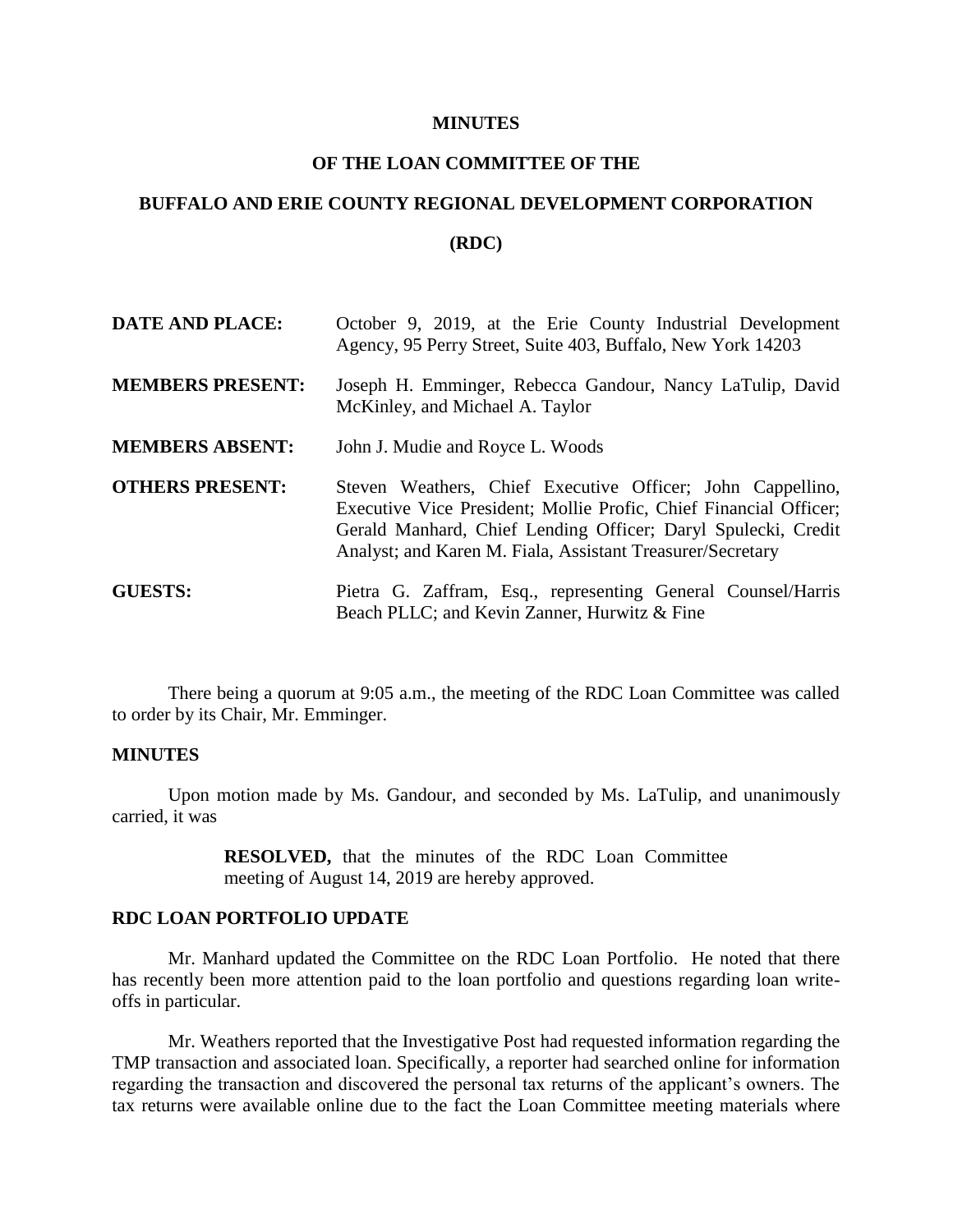the application was considered had included the tax returns, and such information was available online for the Investigative Post reporter to search. Going forward, tax returns will not be provided in the electronic Loan Committee packages. However, they will be kept in hard copy in the loan due diligence file. Mr. Weathers noted that staff is revamping the requirements of what will be provided to the Committee members in advance of meetings.

Mr. Weathers asked if the Committee requires personal income tax returns to make decisions on loan applications. Mr. Taylor stated they did not. He noted that credit reports and tax returns are provided in evaluations of the application and are available if necessary. Mr. Cappellino then inquired if business financials are required. Mr. Taylor responded that if necessary, the Committee could go into executive to discuss the financial position of the loan applicant and review such financial information.

Mr. Taylor then inquired whether there will still be loan summary and spread information provided. Mr. Manhard responded that they would. Ms. Profic noted that staff has the capability to provide encrypted information to the Loan Committee members if necessary. Ms. Gandour noted that it is important for the Committee to have flexibility to ask for additional information if they deem it necessary.

Mr. Manhard then provided an update of the RDC loan portfolio, noting that there are four loans past due with a 14.1% delinquency rate, measured by loan dollar amount outstanding. The delinquency rate is measured by the total principal balance remaining on delinquent loans divided by the total loan portfolio balance.

# **DISCUSSION ON REPORTING LOAN PORTFOLIO DELINQUENCIES**

A discussion then ensured regarding loan portfolio delinquencies will be reported to the Loan Committee. Mr. Weathers noted that at the last RDC meeting, the County Executive had asked Staff to disclose the identity of those borrowers who are delinquent in the RDC loan portfolio. Ms. Gallagher had expressed concern regarding identifying the delinquent borrowers, as did Staff. Ms. Gallagher and Staff expressed concerns that disclosing the identity of a delinquent borrower could negatively affect the borrower's business position. Mr. Weathers reported that the County Executive had also inquired as to how the delinquency rate for loans delinquencies is calculated.

In response to the queries presented at the RDC board meeting, Mr. Manhard then provided the Loan Committee two different presentations of the Loan Status Reports for the Committee to take into consideration. He noted that example #2 breaks out past due loans by aging, or days past due. Mr. Manhard recommended that the only time a borrower delinquency should be listed is when the RDC "calls the loan" and a workout situation ensues.

Ms. Gandour moved and Ms. LaTulip seconded a motion to enter into Executive Session for the purpose of discussing confidential financial information of the borrowers in the RDC loan portfolio. The motion was then unanimously approved.

At 9:22 a.m., the Agency entered into Executive Session.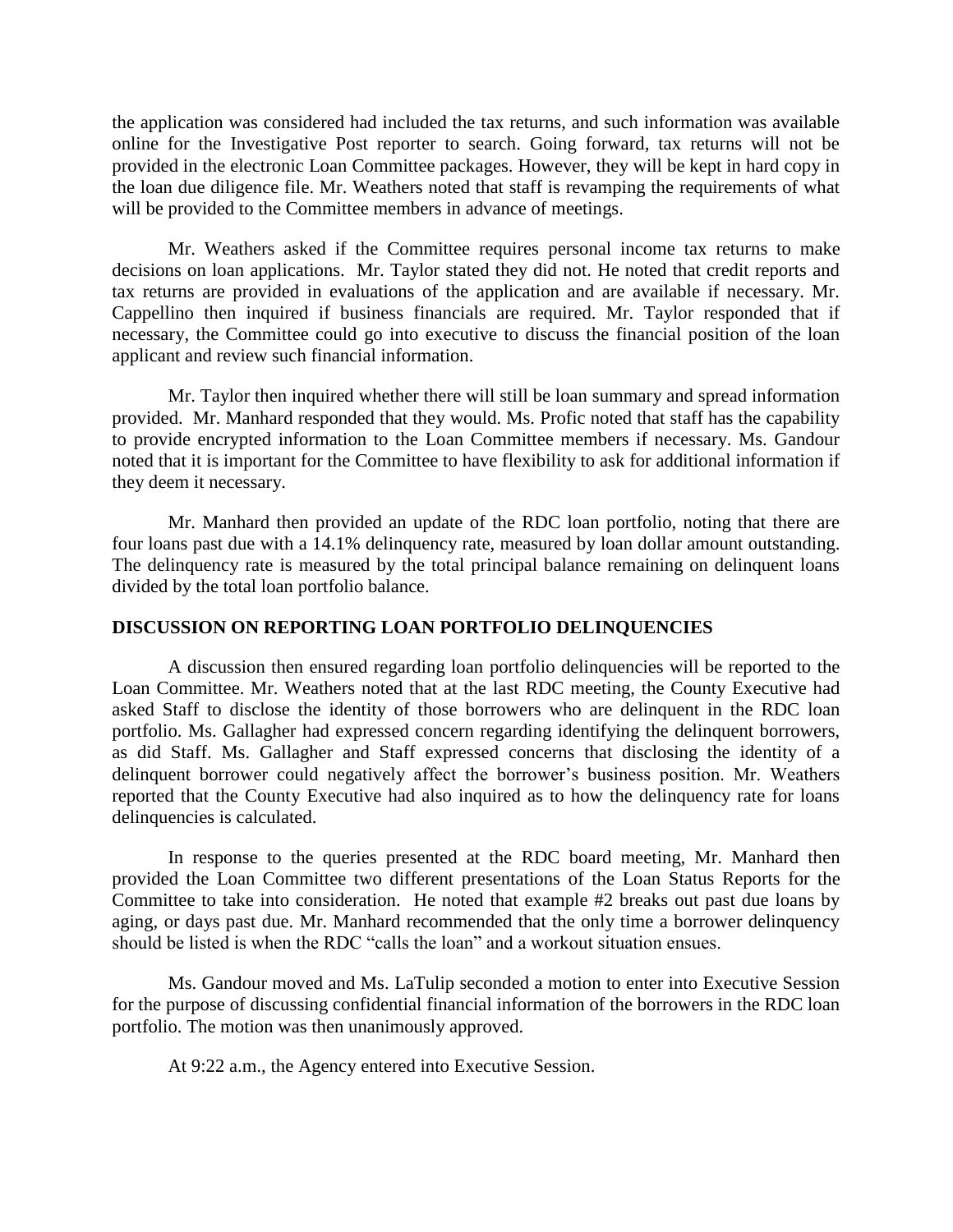Upon motion made by Ms. Gandour and seconded by Mr. McKinley, and unanimously approved, the Agency terminated Executive Session at 10:02 a.m.

Mr. Emminger reported that the Committee is fully aware of their obligation to be transparent with the taxpayers of Erie County by informing them of those borrowers who are delinquent on obligations. However, the Committee is very concerned that publishing the names of delinquent borrowers to the Board could cause irreparable harm to a company, thereby increasing default risk and limiting the ability of the RDC to recover and workout loans. Further, reporting such delinquencies could adversely affect the mission of the RDC to promote business and job creation and limit the ability to attract new loan recipients. Also, Ms. Gandour summarized that such disclosure could discourage entrepreneurs from taking risks associated with starting a business and negatively impacts the entrepreneurial ecosystems that have been created by such organizations as 43North, Beverly Grey Center and UB.

In trying to balance transparency with the public and protecting the privacy of RDC loan borrowers, the following actions were recommended by the Committee:

- Loans that are 1-89 days past due will not disclosed to the Board as they are typically in a workout stage. At this stage, Staff will attempt to contact the borrower via phone calls, emails, letters and site visits in order to ascertain the root cause of past due payments and assist the borrower in curing the delinquency.
- Loans that are 90 days+ past due will be reported to the Board, with no borrower names given, nor will the report include the amount of the initial loan approval. However, the outstanding loan balance, days past due, amount past due and brief comments will be reported. Generally, a demand letter will be issued to the borrower at this time.
- Loans that are in default will be reported separately from past due loans. Loans requiring legal collection will be reported to the Board upon the action being filed with courts. At such time, information released to the Board will include borrower's name, amounts approved, outstanding loan balance, days past due, amount past due and any other details as requested.

Ms. Profic then stated that in the course of reporting to the EDA, the RDC needs to certify the RLF is being administered in accordance with the Loan Administration Plan. In the past, they have engaged outside consultants to perform this task. Freed Maxick annually reviews certain aspects of the loan portfolio in their audit and they will be willing to include additional audit components contained in the loan administration plan that were previously performed by outside consultants. Consolidation of the separate audits will reduce RDC costs.

Ms. Profic recommended that 20% of active loans be reviewed as a test sample by the auditors.